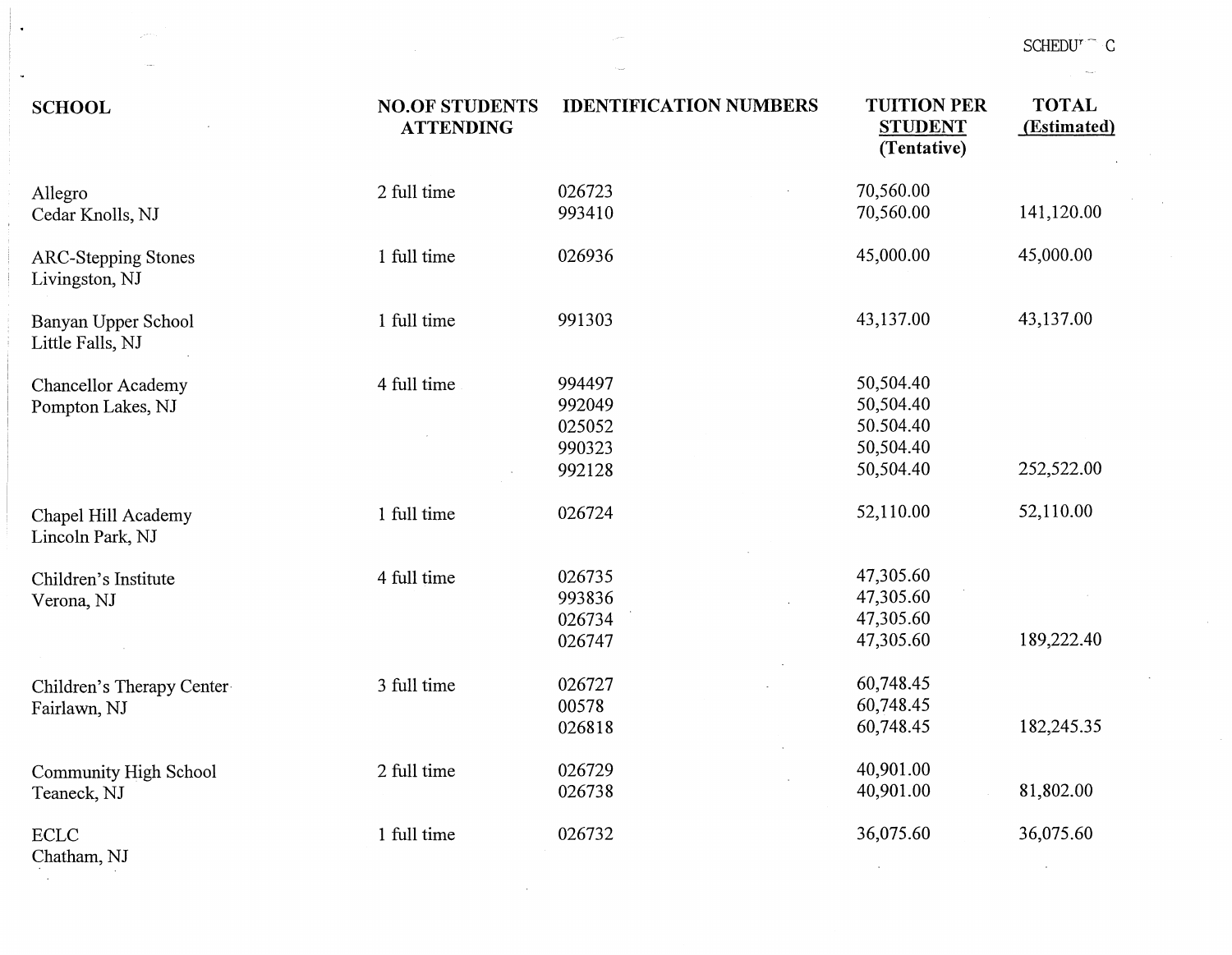| $\mathbf{I}_\perp$                                                           | <b>NO OF STUDENTS</b><br><b>ATTENDING</b> | <b>IDENTIFICATION NUMBERS</b>        | <b>TUITION PER</b><br><b>STUDENT</b><br>(Tentative) | <b>TOTAL</b><br><b>Estima</b> |
|------------------------------------------------------------------------------|-------------------------------------------|--------------------------------------|-----------------------------------------------------|-------------------------------|
| $\triangle$ ssex County Day Training<br>Regional Day School<br>Newark, NJ    | 1 full time                               | 026730                               | State assigned                                      |                               |
| First Cerebral Palsy of NJ<br>Belleville, NJ                                 | 1 full time                               | 026731                               | 47,754.00                                           | 47,,754.00                    |
| Fort Lee Educational Center<br>Fort Lee, NJ<br>(Youth Consultation Services) | 1 full time                               | 993483                               | 53,303/80                                           | 53,303.80                     |
| Forum School<br>Waldwick NJ                                                  | 3 full time                               | 994504<br>994427<br>026885           | 41,878.80<br>41,878.80<br>41,878.80                 | 125,636.40                    |
| Governor Livingston H.S.<br>Berkeley Heights, NJ                             | 1 full time                               | 026874                               | 42,884.75                                           | 42,884.75                     |
| High Point School<br>Lodi, NJ                                                | 1 full time                               | 026867<br>992123                     | 43,417.00<br>43,417.00                              | 86,834.00                     |
| Horizon School<br>Livingston, NJ<br>(CP Association of North Jersey)         | 2 full time                               | 993932<br>026875                     | 59,099.40<br>60,148.80                              | 119,248.20                    |
| Institute For Educational Achievement<br>New Milford, NJ                     | 1 full time                               | 026737                               | 71,640.00                                           | 71,640.00                     |
| Little Falls School #2<br>Little Falls NJ                                    | 1 full time                               | 026872                               | 29,484.00                                           | 29,484.00                     |
| Montclair State U. Demonstration Program<br>Montclair, NJ                    | 4 full time                               | 026334<br>026697<br>016739<br>026887 | 82,889.62<br>82,889.62<br>82,889.62<br>82,889.62    | 331,558.48                    |

 $\epsilon$ 

 $\bullet$ 

 $\sim$   $\sim$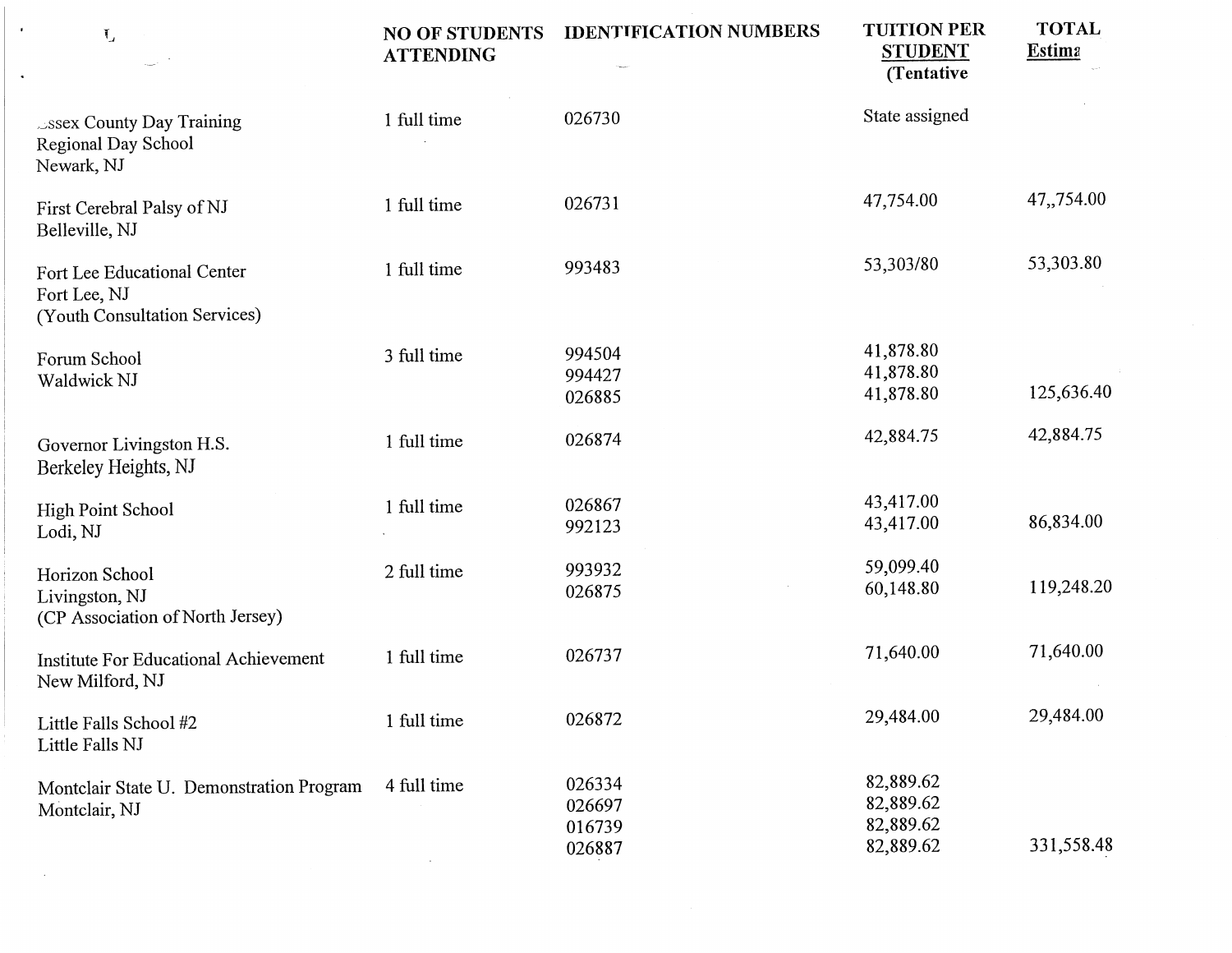| <b>SCHOOL</b>                                       | <b>NO.OF STUDENTS</b><br><b>ATTENDING</b> | <b>IDE* "TIFICATION NUMBERS</b> | <b>TUITION PER</b><br><b>STUDENT</b><br>(Tentative) | TC<br>$\overline{\mathbf{r}}$<br>(Estimated) |
|-----------------------------------------------------|-------------------------------------------|---------------------------------|-----------------------------------------------------|----------------------------------------------|
| New Beginnings<br>Fairfield, NJ                     | 3 full time                               | 026740<br>992260<br>026869      | 56,840.40<br>56,840.40<br>56,840.40                 | 170,521.20                                   |
| North Hudson Academy<br>North Bergen, NJ            | 1 full time                               | 993771                          | 38,152.66                                           | 38,152.66                                    |
| NW Essex Comm. Healthcare Network<br>Belleville, NJ | 1 full time                               | 994871                          | 52,194.60                                           | 52,194.60                                    |
| Palisades Regional Academy<br>Paramus, NJ           | 1 full time                               | 990837                          | 42,076.00                                           | 42,.076.00                                   |
| Phoenix Center<br>Nutley, NJ                        | 3 full time                               | 026725<br>026752<br>026753      | 50,940.00<br>50,940.00<br>50,940.00                 | 152,820.00                                   |
| Ranch Hope, Inc, (Strang School)<br>Alloway, NJ     | 1 residential                             | 991508                          | 37,769.40                                           | 37,769.40                                    |
| Sage Day Middle School<br>Mahwah, NJ                | 1 full time                               | 993064                          | 42,930.00                                           | 42,930.00                                    |
| Willowglen Academy<br>Newton, NJ                    | 1 residential                             | 991586                          | 56,185.20                                           | 56,185.20                                    |
| Windsor Learning Center<br>Pompton Lakes, NJ        | 1 full time                               | 025617                          | 47,696.40                                           | 47,696.40                                    |

 $\mathcal{L}(\mathcal{L}(\mathcal{L}(\mathcal{L}(\mathcal{L}(\mathcal{L}(\mathcal{L}(\mathcal{L}(\mathcal{L}(\mathcal{L}(\mathcal{L}(\mathcal{L}(\mathcal{L}(\mathcal{L}(\mathcal{L}(\mathcal{L}(\mathcal{L}(\mathcal{L}(\mathcal{L}(\mathcal{L}(\mathcal{L}(\mathcal{L}(\mathcal{L}(\mathcal{L}(\mathcal{L}(\mathcal{L}(\mathcal{L}(\mathcal{L}(\mathcal{L}(\mathcal{L}(\mathcal{L}(\mathcal{L}(\mathcal{L}(\mathcal{L}(\mathcal{L}(\mathcal{L}(\mathcal{$ 

 $\sim 10^{11}$  km  $^{-1}$ 

 $\mathcal{L}^{\mathcal{L}}(\mathcal{A})$  and  $\mathcal{L}^{\mathcal{L}}(\mathcal{A})$ 

 $\bullet$ 

 $\hat{\mathbf{v}}$ 

 $\mathcal{L}^{\text{max}}_{\text{max}}$  and  $\mathcal{L}^{\text{max}}_{\text{max}}$